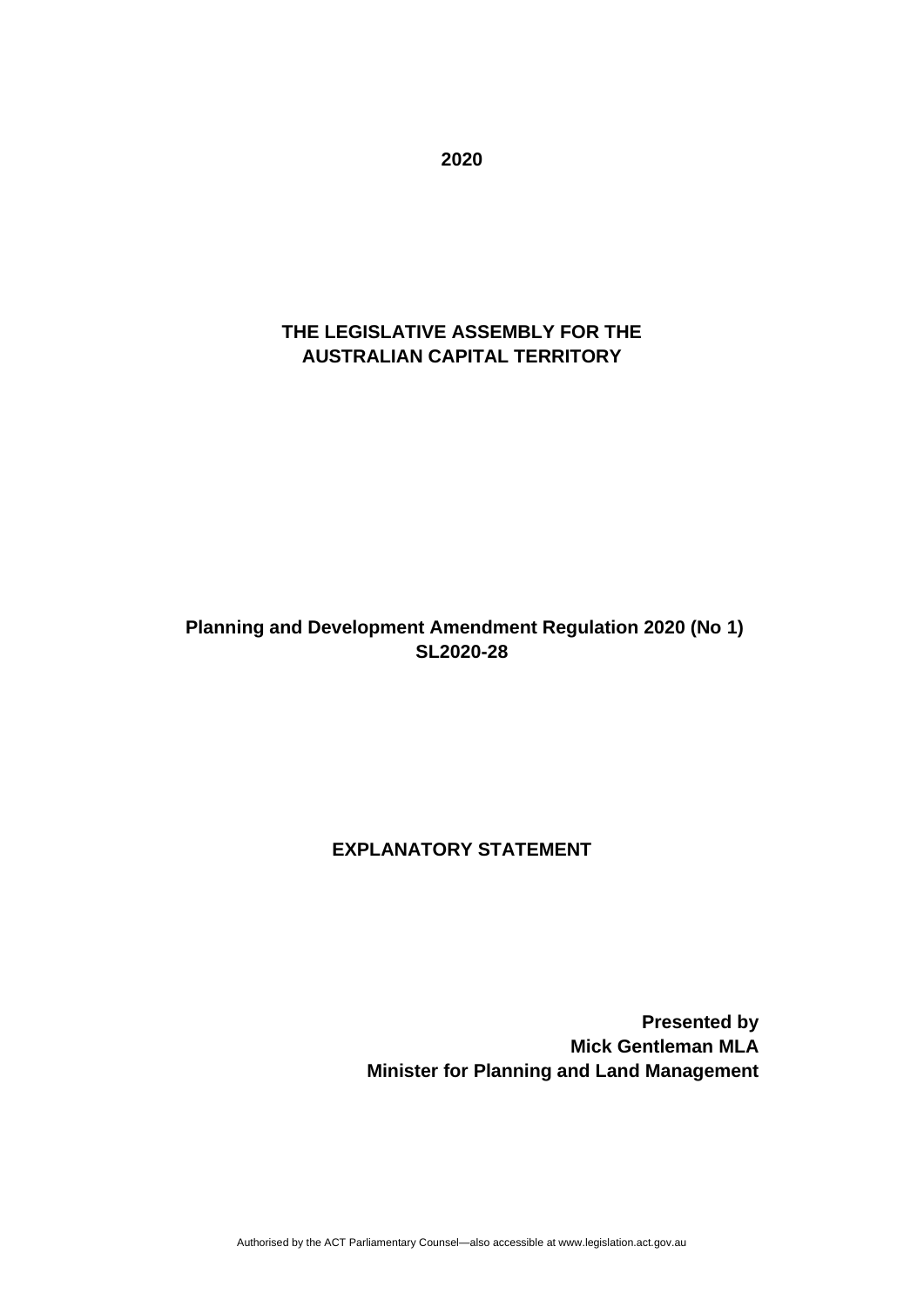# **Planning and Development Amendment Regulation 2020 (No 1)**

This explanatory statement relates to the *Planning and Development Amendment Regulation 2020 (No 1)* (the **amendment regulation**) as made by the Executive. It has been prepared to assist the reader of the amendment regulation and to help inform any debate on it. It does not form part of the amendment regulation and has not been endorsed by the Legislative Assembly.

This statement must be read in conjunction with the amendment regulation. It is not, and is not meant to be, a comprehensive description of the amendment regulation. What is said about a provision is not taken as an authoritative guide to the meaning of a provision, this being a task for the courts.

# **OVERVIEW OF THE AMENDMENT REGULATION**

The amendment regulation amends Schedule 1 of the *Planning and Development Regulation 2008* (the **Regulation**). Schedule 1 of the Regulation provides for types of development that are exempt from requiring development approval under the *Planning and Development Act 2007* (the **Act**).

The amendment regulation proposes changes to development exemptions involving electric vehicle charging points, developments on school sites and correcting an error for minor public works when undertaken by, or on behalf of the Territory in reserves.

#### **Electric Vehicle Charging Points**

Changes are made to the exemption for electric vehicle charging points to facilitate investment and construction of new electric vehicle charging points in the Territory. The changes aim to incentivise investment in charging stations, leading to increased use of electric vehicles and a reduction of greenhouse gas emissions in the transport sector.

Market research has identified manufacturers who produce charging points beyond the limits currently set out in the exemption. There are likely to be new products coming on to the market which will also not fall under the current exemption.

#### *Encouraging electric vehicle charging technology investment in the ACT*

Currently, section 1.113 of the Regulation limits the exemption for electric vehicle charging points to ones that have a vertical surface area of not more than 0.5  $m<sup>2</sup>$  when attached to a building or structure, or are not more than 1.8 m high and the plan area is not more than 1  $m<sup>2</sup>$  when attached to a free-standing column or bollard.

This has disincentivised manufacturers of larger electric vehicle charging technology from investing in the ACT as development approval processes and fees are a barrier for small-scale infrastructure investment.

Clause 13 of the amending regulation simplifies the limits in the provision and expands the exemption to charging points of not more than 2.5 m in height and not more than 2 m<sup>2</sup> in plan area.

These specifications have been developed in consultation with investors in electric vehicle charging points to ensure that the exemptions are available to products currently on the market.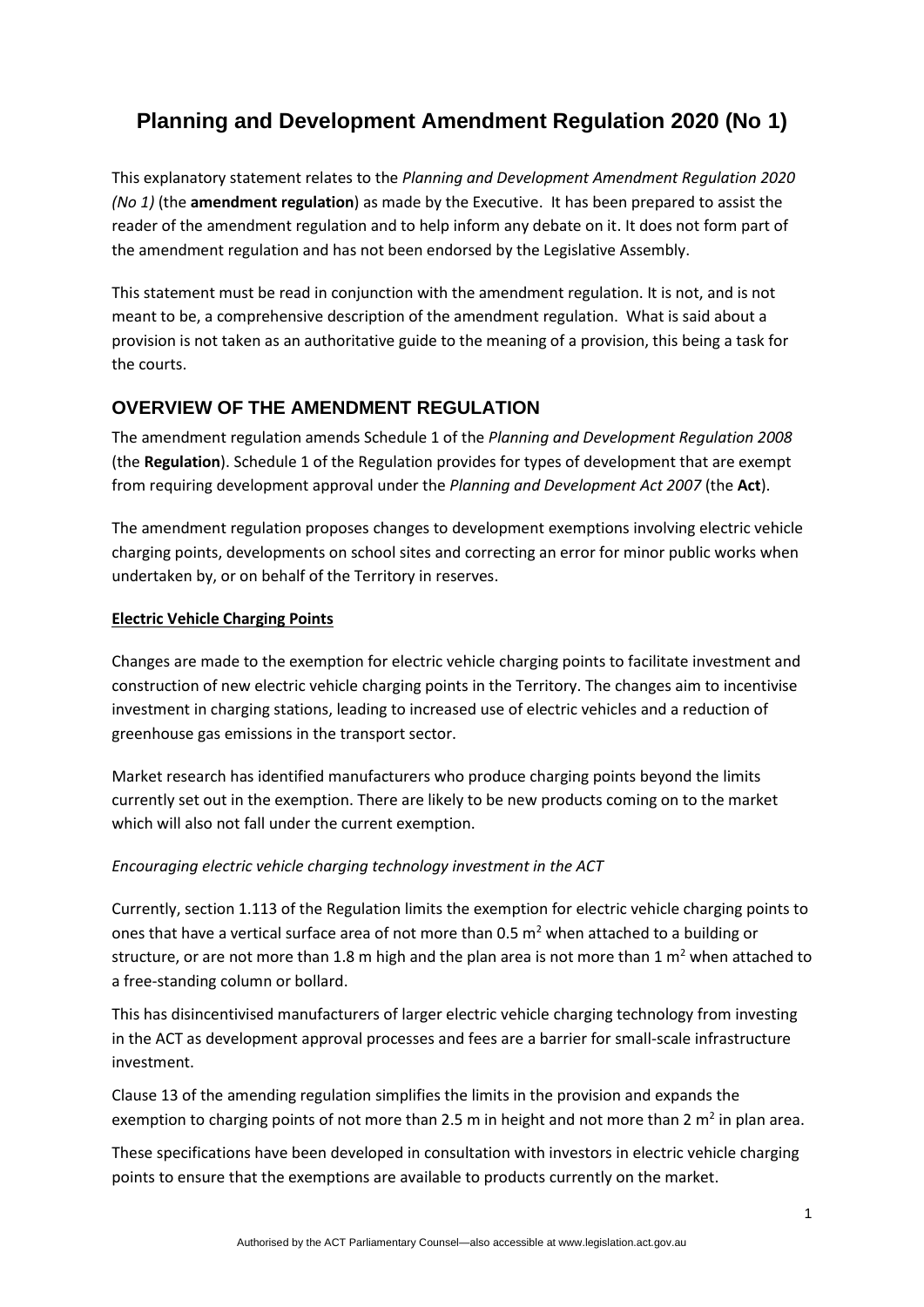#### *Ensuring public safety*

The amending regulation adds new provisions to respond to safety risks associated with the installation and operation of electric vehicle charging points at commercial location which are not currently provided for in the exemption. The new provision requires compliance with Australian/New Zealand Standard 60079.10 (Explosive atmospheres). The intention of this provision is to ensure public safety is maintained during the installation and operation of electric vehicle charging points at commercial sites, such as petrol stations and other areas where there may be a risk of combustion.

#### *Mitigating risks to the power grid*

The amending regulation also adds new provisions to consider and manage risks associated with the electricity grid. The new provisions require the block to be connected to the electrical network. Also, in specified circumstances, a statement of compliance from the electricity utility provider must be obtained. This provision has been developed in consultation with the electricity utility provider Evoenergy (ActewAGL Distribution) with the intention of ensuring vehicle charging points are not established on sites without power supply and that the grid is able to accommodate the load of each new charging point.

#### **Division 1.3.6A – Exempt developments – schools**

In response to the 2008-09 global financial crisis, the Australian Government introduced a large school infrastructure component to their economic stimulus package. To assist with timely construction on school sites, the ACT Government introduced Division 1.3.6A (the **Division**), commencing on 24 March 2009.

The Division exempts developments carried out at an existing school campus, only if the campus existed on the commencement day of the Division (24 March 2009) with the aim to improve timeliness, transparency and efficiency in the planning process for specified building work at schools.

The Division was also introduced with a provision requiring the planning and land authority to review its operation no later than 30 September 2012. A review was undertaken, and the findings were presented in the *Planning and Development (Exempt developments* - *schools) Review Notice 2013 (No 1) (NI2013-49)* (the **Review**).

The Review found the school exemptions in the Division were largely effective and were supported by both government and non-government education sectors, with no extensive community or industry objections to the continuation of the exemptions. The following key recommendations and observations were made:

- a. For consistency and equity, exemptions could be extended to schools that have or will become operational after 24 March 2009
- b. Further assess whether a new definition of "school" is required and whether this should include new schools that have development approval but are yet to be built
- c. The new definition of existing school should address schools that have closed and will/are operating as a use other than for educational purposes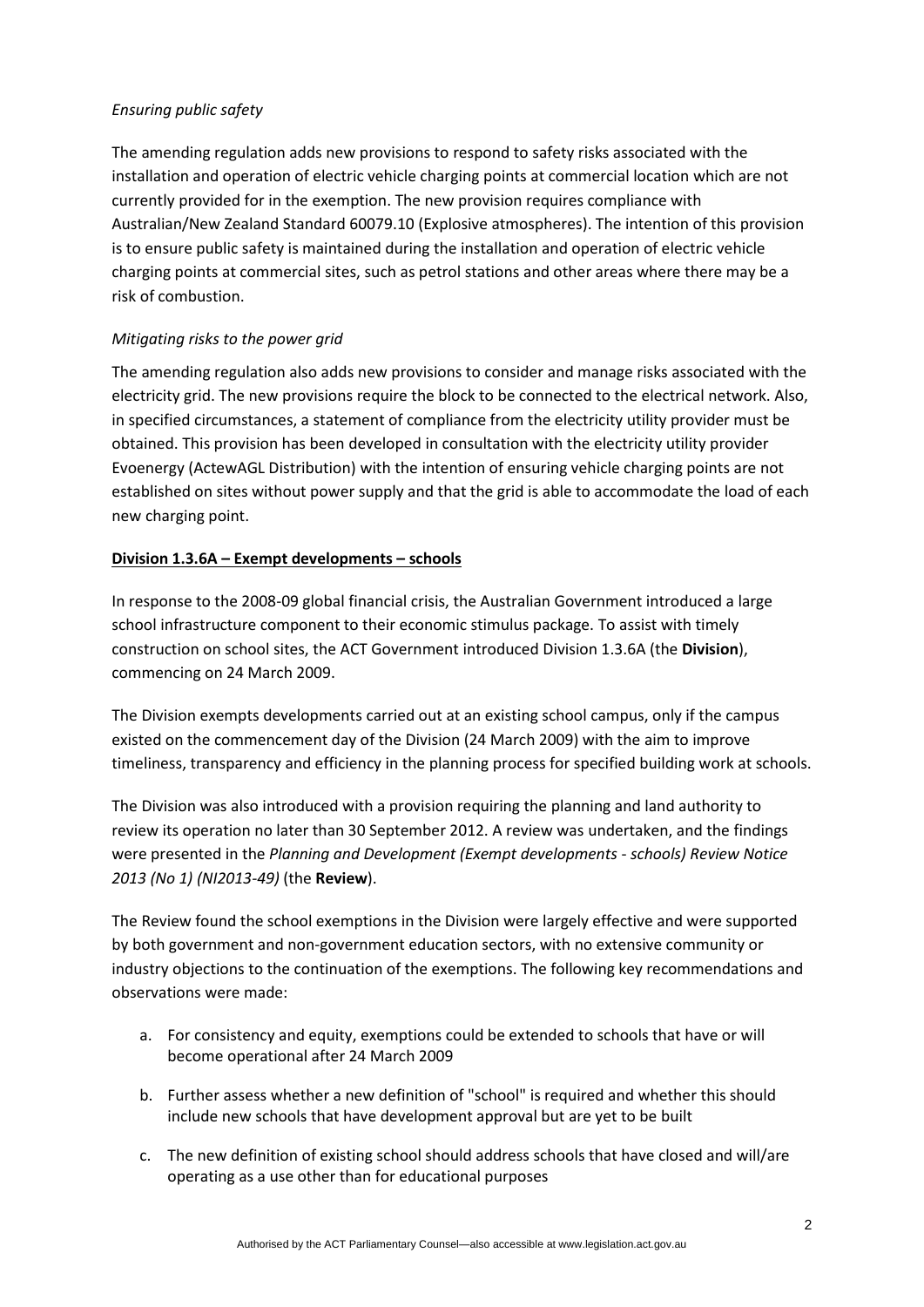- d. The new definition of existing school should address staged developments and clarify at what point the exemptions apply
- e. Clarity is required in relation to whether the exemption applies to buildings consisting of multiple Building Classes (e.g. Class 9 and Class 5 buildings).

The Review also recommended that the Regulation is regularly revisited to reflect the changing needs of school and licensed childcare developments in the ACT community, and in the light of changing ACT planning requirements.

In light of these recommendations and to assist the Education Directorate in their responsiveness to school enrolments, particularly in new and developing suburbs in the Territory, the Regulation is being amended to expand the operation the Division to be available to all existing schools, either constructed or with development approval.

#### *Extension of exemptions to all schools*

As outlined above, the major change relating to the school exemptions is the extension of the provisions to apply to all existing schools, and schools not yet developed but with development approval. The amending regulation does not negate the need for a new school or significant additions (i.e. non-exempt additions) from requiring assessment through the development application and approval process.

#### *Schools in bushfire prone areas*

The amending regulation inserts an additional exemption criterion which must be met for all school sites in bushfire prone areas. The provision requires the emergency services commissioner to provide written agreement to any exempt development undertaken at schools located in a bushfire prone area. This reflects a requirement of the ACT's Strategic Bushfire Management Plan for sensitive developments, such as schools, in bushfire prone areas to be endorsed by the emergency services commissioner. This will ensure the construction of any school building or structure in bushfire prone areas meet the standards enforced by the Emergency Services Agency and does not contravene the Strategic Bushfire Management Plan.

#### *Adding office buildings*

The amending regulation adds a category of development which can be undertaken at school sites without development approval. Specifically, the amending regulation allows for class 5 buildings, such as an office, to be constructed, provided that the building is ancillary to, and supports, the functions of the school. This minor addition is consistent with the other types of development which can be already be constructed as exempt development, including halls, gymnasiums and classrooms.

The aim of this amendment is to assist the Education Directorate to effectively deliver supporting infrastructure to all existing schools as the need arises, while also implementing one of the key recommendations of the Review.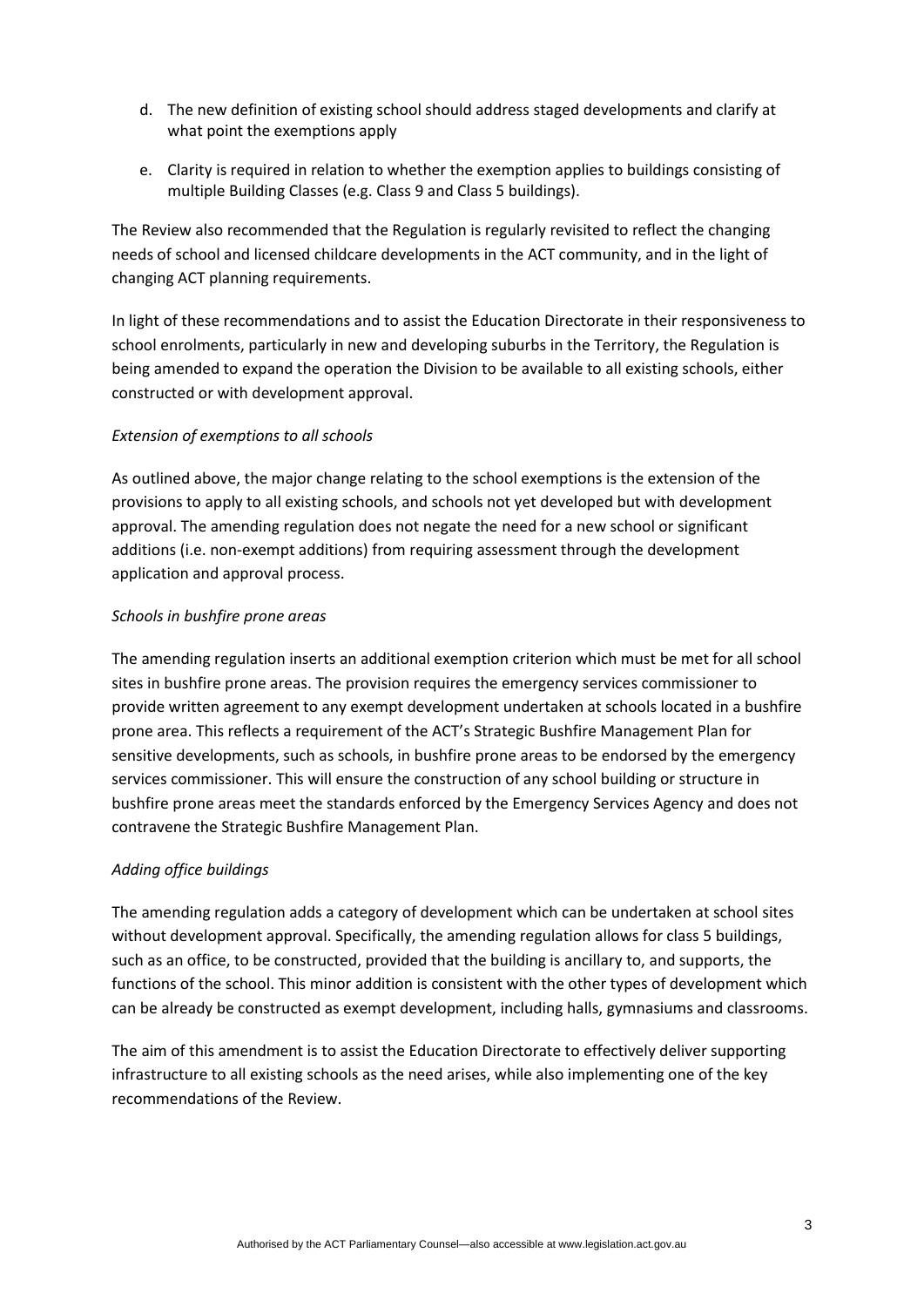#### *Increased limits for shade structures*

The amending regulation also increases the size limits for certain shade structures which can be built under the exemption. The provision now provides a distinction between shade structures built within 30 metres of a residential block boundary, and those beyond that distance. The existing limitations within the provision remain for shade structures close to residential blocks, while the size limitations are relaxed for structures away from residential blocks.

The intention of this amendment is to ensure large areas, including basketball courts and playgrounds, can be covered without the need to obtain development approval. The important safeguards remain to protect residential blocks in proximity and limit the potential visual impacts and the risk of overshadowing.

#### **Section 1.90 – Minor public works**

Section 1.90 of the Regulation exempts some public works from requiring development approval where the works are undertaken by or for the Territory.

Section 1.90 of the Regulation was amended as part of the *Nature Conservation (Minor Public Works) Amendment Act 2017* (the **Amendment Act**) which intended to reduce the number of Environmental Significance Opinion (**ESO**) applications in relation to minor public works, when undertaken by or on behalf of the Territory, in a reserve. The Amendment Act introduced a minor public works code which had the effect of providing a standing ESO for works which were covered by the code.

The Amendment Act also aimed to ensure minor public works carried out in a reserve were also exempt from requiring development approval, if these works were undertaken in accordance with the minor public works code.

However, an error in the drafting of section 1.90 appears to limit the exemption to only apply to minor public works which are undertaken by or on behalf of the Territory in a reserve, when performed in accordance with a minor public works code.

The current provision therefore does not reflect the purpose of the Amendment Act. This has also led to uncertainty about whether other public works covered by the exemption, including works that do not require or have received environmental authorisation, require development approval rather than being able to be considered as development application (**DA**) exempt under section 1.90.

Clause 5 of the amendment regulation corrects this drafting error and ensures section 1.90 also applies to minor public works undertaken by or on behalf of the Territory in a reserve, where they were performed in accordance with a minor public works code. This extends the operation of the existing exemption provision to also include the minor public works.

#### **REGULATORY IMPACT STATEMENT**

A separate regulatory impact statement has been prepared for this amendment regulation.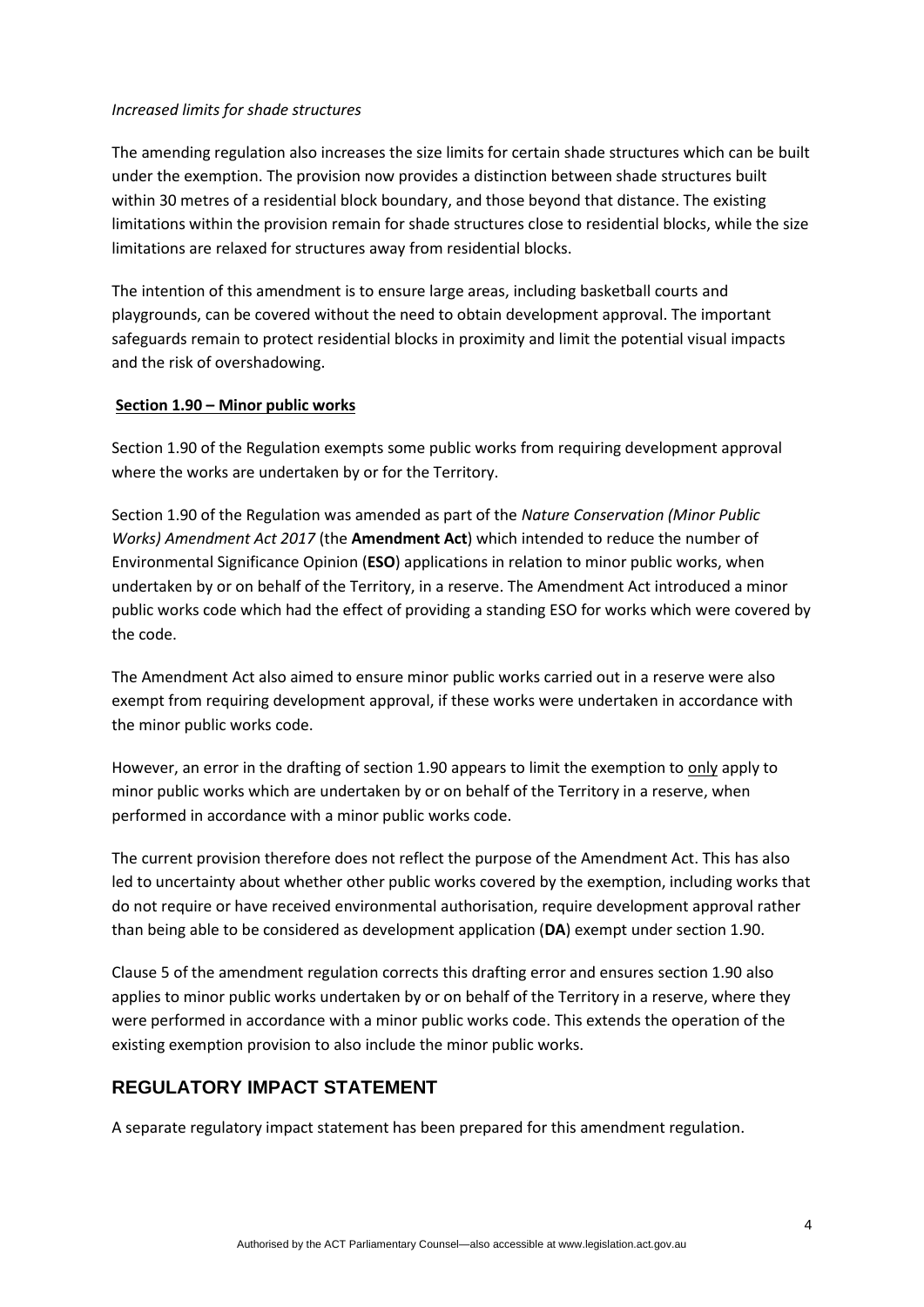# **CONSULTATION ON THE PROPOSED APPROACH**

The changes to exemptions for schools have been prepared in consultation with the Education Directorate. The Transport Canberra and City Services Directorate and the Emergency Services Agency were also consulted to ensure the proposed amendments did not pose major traffic and parking risks and accounted for the development of school infrastructure in bushfire prone areas.

The changes to exemptions for electric vehicle charging points have been developed following discussions with investors in electric vehicle charging points, including ActewAGL Retail, Evoenergy, Tritium, Jetcharge, EV Council and NRMA. The updated specifications better reflect those typically manufactured by these key stakeholders. The amendment regulation has also been developed in consultation with Evoenergy to ensure the electricity supply and power grid risks have been adequately mitigated.

### **CONSISTENCY WITH HUMAN RIGHTS**

### **Rights engaged**

The amending regulation potentially engages the right of taking part in public life, in particular the right and/or opportunity to take part in the conduct of public affairs, being the development application and approval process. The right is defined in Section 17(a) of the *Human Rights Act 2004:*

Every citizen has the right, and is to have the opportunity, to  $-$ 

a) take part in the conduct of public affairs, directly or through freely chosen representatives.

# *1. Nature<sup>1</sup> of the right and the limitation (s28(a) and (c))*

As stated above, under s 17(a) of the *Human Rights Act 2004,* every citizen has the right and/or the opportunity to take part in the conduct of public affairs, directly or through a representative.

Typically, under the *Planning and Development Act 2007*, development proposals that require a development application are publicly notified and the general public has a right to make representations. In some circumstances, there is also a right to review a decision on a development application in the ACT Civil and Administrative Tribunal (ACAT). These features do not apply to development proposals that are exempt from the requirement to obtain development approval, as the development application and approval does not apply. Therefore, there is no application to notify and no decision to review.

Although minor and limited in nature, the proposed amendment regulation will broaden the scope of exemptions with a consequent reduction in mechanisms for the community to comment on the development and seek ACAT review. This may limit the opportunity of the community to take part in public affairs.

<sup>&</sup>lt;sup>1</sup> The 'nature' of some rights is absolute such they may never be subject to reasonable limitations. This includes the right not to be subjected to torture, cruel, inhuman or degrading treatment; the right not to be subjected to slavery; the right not to be imprisoned for inability to fulfil a contract; the right not to be subject to retrospective criminal laws; the right to recognition as a person before the law. Where these rights are engaged, explain why the measure does not limit these rights and any safeguards that are in place to ensure compatibility.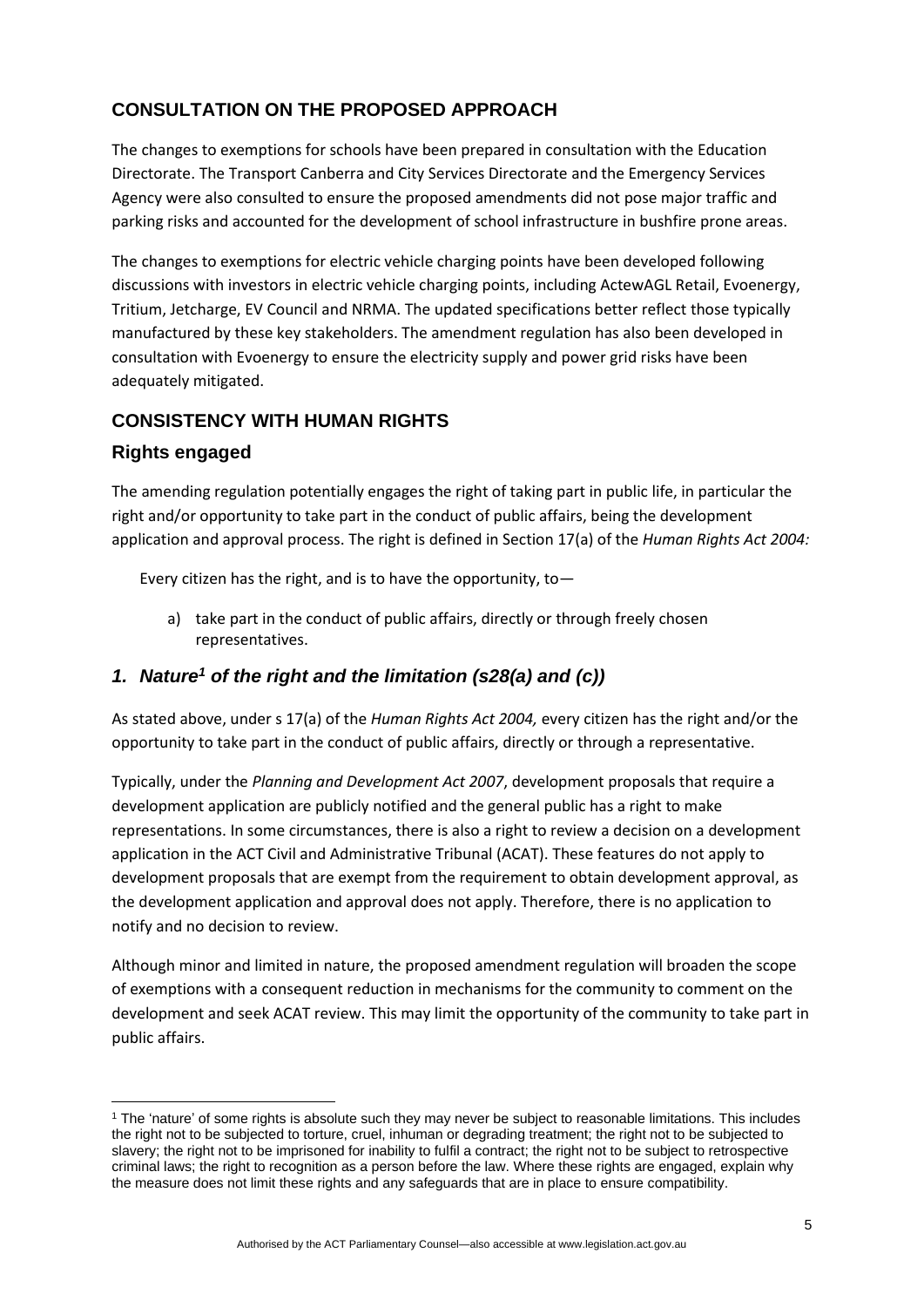# *2. Legitimate purpose (s28(b))*

The amendment regulation extends the exemptions available to existing schools. The primary purpose of this is to assist the Education Directorate to effectively and efficiently respond to school enrolments, particularly in the new and growing regions of the ACT.

The amendment regulation seeks to remove the unnecessary regulatory burden applied to manufacturers of larger electric vehicle charging points, thereby incentivising them to invest in the ACT. The aim of this is to increase the supply of electric vehicle charging points around the Territory, to encourage the use of electric vehicles and to reduce greenhouse gas emissions in the transport sector.

# *3. Rational connection between the limitation and the purpose (s28(d))*

The minor and limited expansions to the exemptions have been proposed to allow the efficient allocation of public resources, to ensure the Education Directorate can efficiently respond to changes in school enrolments and to incentivise investment in electric vehicle charging technology. These measures will assist in delivering public infrastructure efficiently as the ACT's population continues to grow, and in the effort to transition to zero emissions vehicles.

It is important to note that without this amendment regulation, a development application submitted for the types of development in question, such as a 650 $m<sup>2</sup>$  shade structure on an existing school campus or a 2m tall electric vehicle charging station, would very likely receive development approval. Therefore, the development application and approvals process would serve minimal additional benefit in assessing the impacts of these development. The drafting of the exemptions is limited to developments which would only have a minimal impact on the public and surrounding lessees.

It is recognised that by expanding exemptions, this will reduce the mechanisms for the community to comment on developments and potentially seek ACAT review. However, given the expansion is limited to developments which would receive development approval and have a minimal impact on the community, it is considered that the limitation is appropriate. The limitation facilitates good community outcomes by facilitating investment in public infrastructure, such as schools and electric vehicle charging stations, and minor public works in reserves.

# *4. Proportionality (s28 (e))*

The amendment regulation is specific, not general in its application, and only exempts limited additional types of development from requiring development approval.

Additionally, as discussed above, without this amendment regulation, a development application submitted for the types of development captured by this amendment regulation would be very likely to receive development approval based on the minimal potential impacts of these developments.

On this basis, the approach proposed is the least restrictive way of achieving the desired outcome.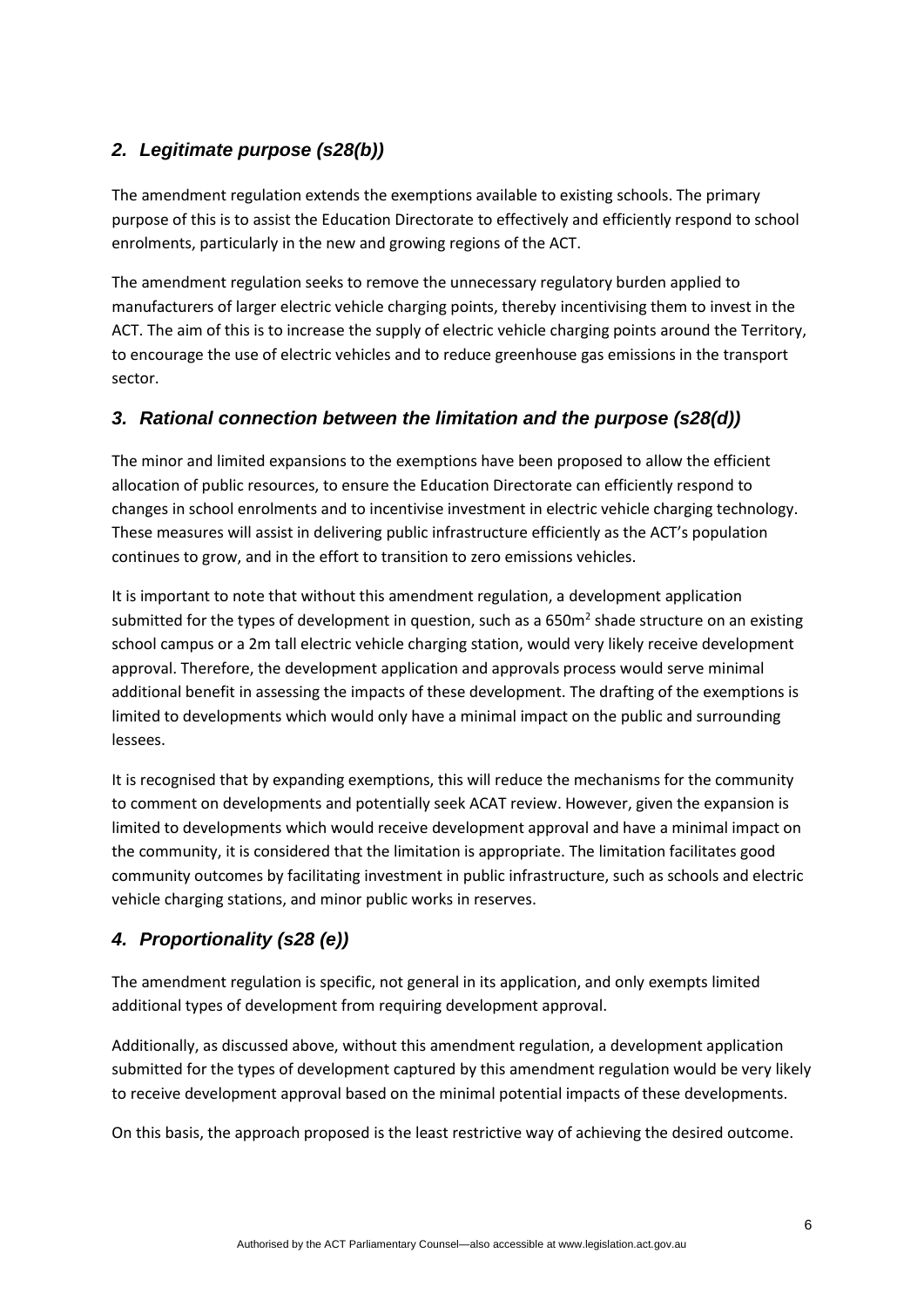# **CLAUSE NOTES**

### **Clause 1 Name of regulation**

This clause provides that the name of the regulation is the *Planning and Development Amendment Regulation 2020 (No 1)*.

### **Clause 2 Commencement**

This clause provides that the regulation commences on the day after its notification day.

# **Clause 3 Legislation amended**

This clause provides that the regulation amends the *Planning and Development Regulation 2008*.

# **Clause 4 Disapplication of Legislation Act, s 47 (6)—regulation**

This clause substitutes section 400 of the Regulation. This clause is purely administrative and reflects a change to drafting practice about how the disapplication of s 47(6) of the Legislation Act is referred to in the Regulation.

Previous drafting practice listed each Australian Standard or Australian/New Zealand Standard separately in s 400 of the Regulation. The amendment in clause 4 removes references to each individual standard and relies upon s 426(4) of the *Planning and Development Act 200*7 which disapplies s 47(6) of the Legislation Act.

The reference to the *All Groups Consumer Price Index* remains as it is not a Standard captured by s 426(4) of the Planning and Development Act.

# **Clause 5 Schedule 1, section 1.90 (1), except notes**

This clause substitutes section 1.90(1). The intent of this clause is to correct a previous drafting error. This clause ensures the provision also applies to minor public works undertaken by or on behalf of the Territory in a reserve, where they are performed in accordance with a minor public works code, rather than limiting the whole provision to this category of works.

This amendment reflects the original intent of this provision as outlined in the explanatory statement for the *Nature Conservation (Minor Public Works) Amendment Act 2017* which introduced the provision.

This clause has the effect of making minor public works in reserves, by or on behalf of the Territory, and undertaken in accordance with a minor public works code, exempt from requiring development approval.

# **Clause 6 Schedule 1, section 1.96, definition of** *existing ground level*

This clause substitutes the definition of *existing ground level* in section 1.96 of the regulation. Clause 6 amends the definition of existing ground level to capture the updated definition of *existing school*  that is established in clauses 6 and 7 below.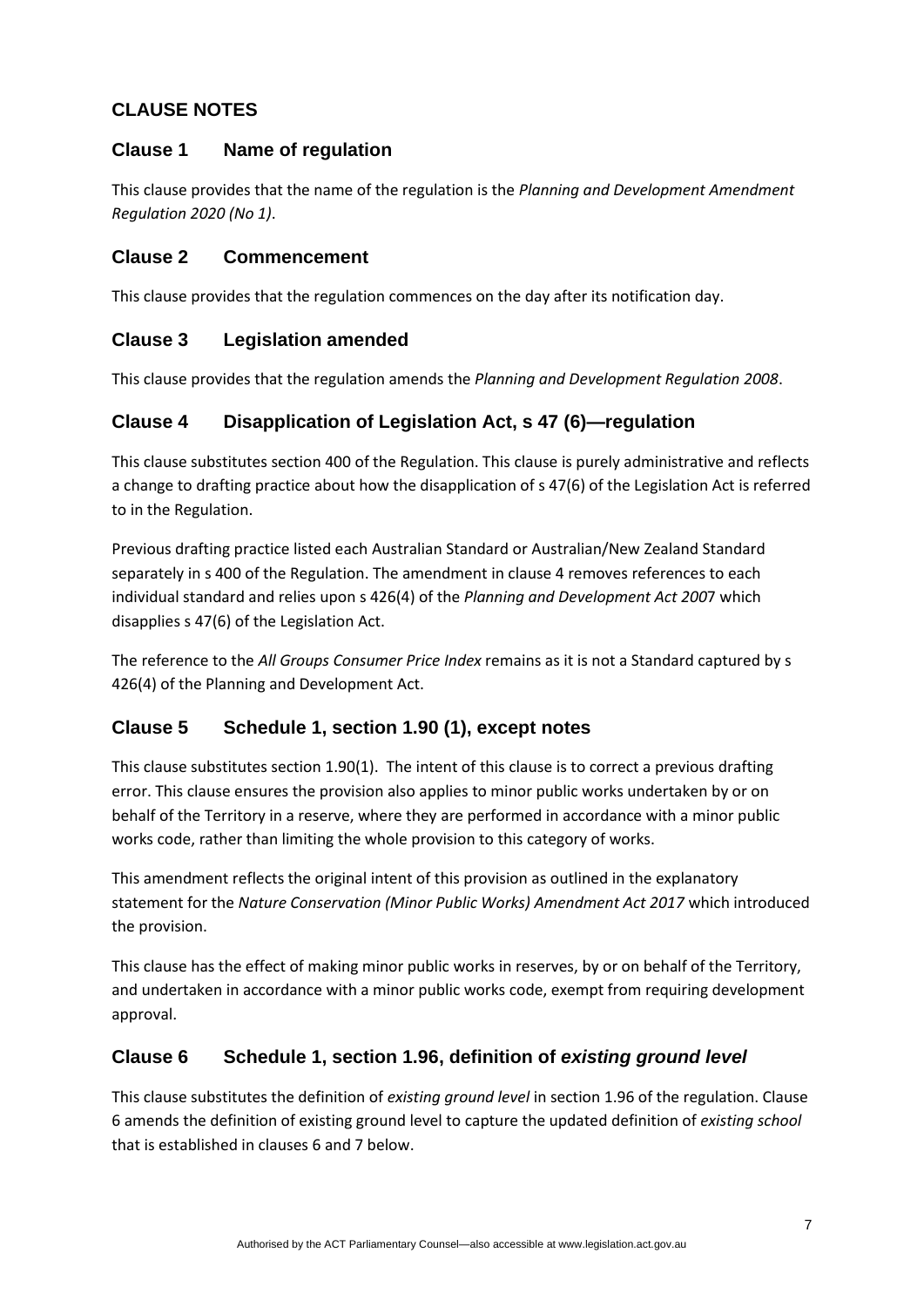# **Clause 7 Schedule 1, section 1.96A (1), definition of** *existing school***, paragraph (a)**

This clause substitutes part of the definition of *existing school* in section 1.96A(1)(a) of the Regulation. The intent of clause 6 is to expand the definition of existing schools to include all schools that have received development approval in addition to those that existed (were constructed) before the commencement day. This ensures Division 1.3.6A applies to all existing schools, including those established after the commencement day of the original regulation provisions for schools (24 March 2009).

The effect of this provision is that the exemptions will apply to all schools which are existing (are constructed), or which have development approval. This means that the minor works included in the exemptions that follow in that division can be undertaken at school sites without the requirement for development approval.

However, a proposal for a new school development will require a development application for development approval.

# **Clause 8 Schedule 1, section 1.96A (1), definition of** *existing school***, paragraph (b) (i) (A)**

This clause substitutes part of the definition of *existing school* in section 1.96A(1)(b)(i)(A) of the Regulation. This clause is a supporting amendment to the one outlined above and includes the new expanded meaning for existing school for the purposes of this provision.

# **Clause 9 Schedule 1, section 1.97, definition of** *existing school campus*

This clause omits the reference to the commencement day in section 1.97 of the Regulation. The intent of clause 9 is to expand the definition of *existing school campus* to ensure it is consistent with the amended definition of *existing school* in section 1.96A, as presented in clauses 7 and 8.

# **Clause 10 Schedule 1, new section 1.99AA**

This clause inserts section 1.99AA in Subdivision 1.3.6A.1 which sets out preliminary provisions for the school development exemptions. Clause 10 adds an additional exemption criterion for all school exemptions when the school is located in a bushfire prone area. The intent of clause 10 is to ensure the emergency services commissioner agrees to the construction of any regularly habited school buildings or potentially combustible structures, when the school is in a bushfire prone area. This is to ensure these all school developments meet the standards enforced by the Emergency Services Agency, including the requirements of the Strategic Bushfire Management Plan.

Clause 10 provides definitions for the key terms of *bushfire prone area* and *strategic bushfire management plan* by reference to the *Emergencies Act 2004*.

# **Clause 11 Schedule 1, section 1.99C (a) and examples and note**

This clause substitutes section 1.99C(a) of the Regulation. Clause 11 adds a new category of buildings to the existing exemption. The new provision adds a class 5 building that is ancillary to, and supports the functions of, an existing school. The intent of clause 11 is to also exempt class 5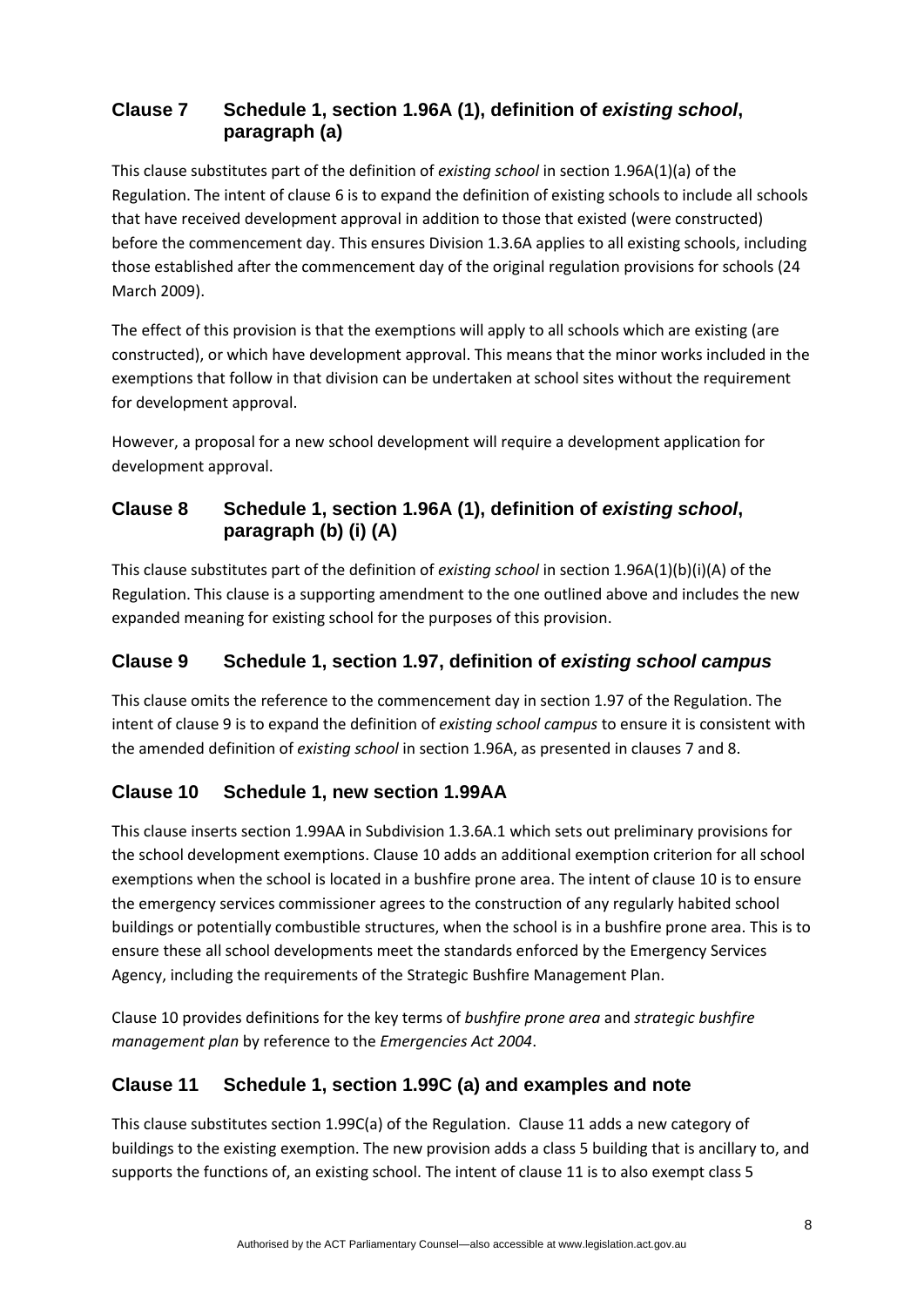buildings (such as an office) that are constructed to support the functions of an existing school. This additional provision does not apply to exempt office buildings that are not supporting the functions of a school. All building classes captured by s 1.99C(a) are still required to meet the setback and height restrictions set in sections 1.99C(b) and (c).

The addition of class 5 buildings, with the limitation of being required to be ancillary to, and supporting the functions of, an existing school is considered to be a minor expansion of the existing provision and consistent with the other types of buildings which can currently be constructed under the exemption.

# **Clause 12 Schedule 1, section 1.99J**

This clause substitutes section 1.99J of the Regulation. The new provision removes the plan area limitation of a shade structure which is more than 30 metres from the boundary of a block in a residential zone.

Where the shade structure to be constructed is within 30 m of a residential block boundary, the existing limitations within the provisions will continue to apply. That is, the existing height and plan area limitations of 10m and 200m<sup>2</sup> respectively, will continue to apply to shade structures that are 30m or less from the boundary of a block in a residential zone.

The intent of this change is to allow for larger shade structures to be constructed under the exemption where they are unlikely to have an impact on surrounding residents. These shade structures will be limited to a 12 metre height limit under the exemption. This change will allow larger areas, such as basketball courts (approximately  $685m<sup>2</sup>$ ) and playgrounds.

This addition strikes a balance between allowing minor development to proceed without approval and ensuring visual impacts and the risk of overshadowing for surrounding residents are minimised.

# **Clause 13 Schedule 1, section 1.113**

This clause substitutes section 1.113 of the Regulation relating to electric vehicle charging points. The intent of clause 13 is to increase the size limits within the provision to allow for larger vehicle charging points to be constructed under the exemption. Also, the new provisions insert important safeguards to ensure construction is undertaken in accordance with relevant Australian Standards and that there are no adverse impacts on the electricity grid.

The purpose of this change is to incentivise manufacturers of electric vehicle charging infrastructure to invest in the ACT, thereby increasing the supply of electric vehicle charging points, encouraging the use of electric vehicles and reducing greenhouse gas emissions in the transport sector.

The size limits are increased to 2.5 metres in height and 2 square metres in plan area.

New section 1.113(1)(b) provides that the exemption can only apply where electricity services are already connected to the block. The intent of this provision is to ensure DA exempt electric vehicle charging points are not constructed on a site that is not connected to the electrical network, for example, greenfield sites, so that the electricity utility provider has appropriate oversight of electricity network impacts.